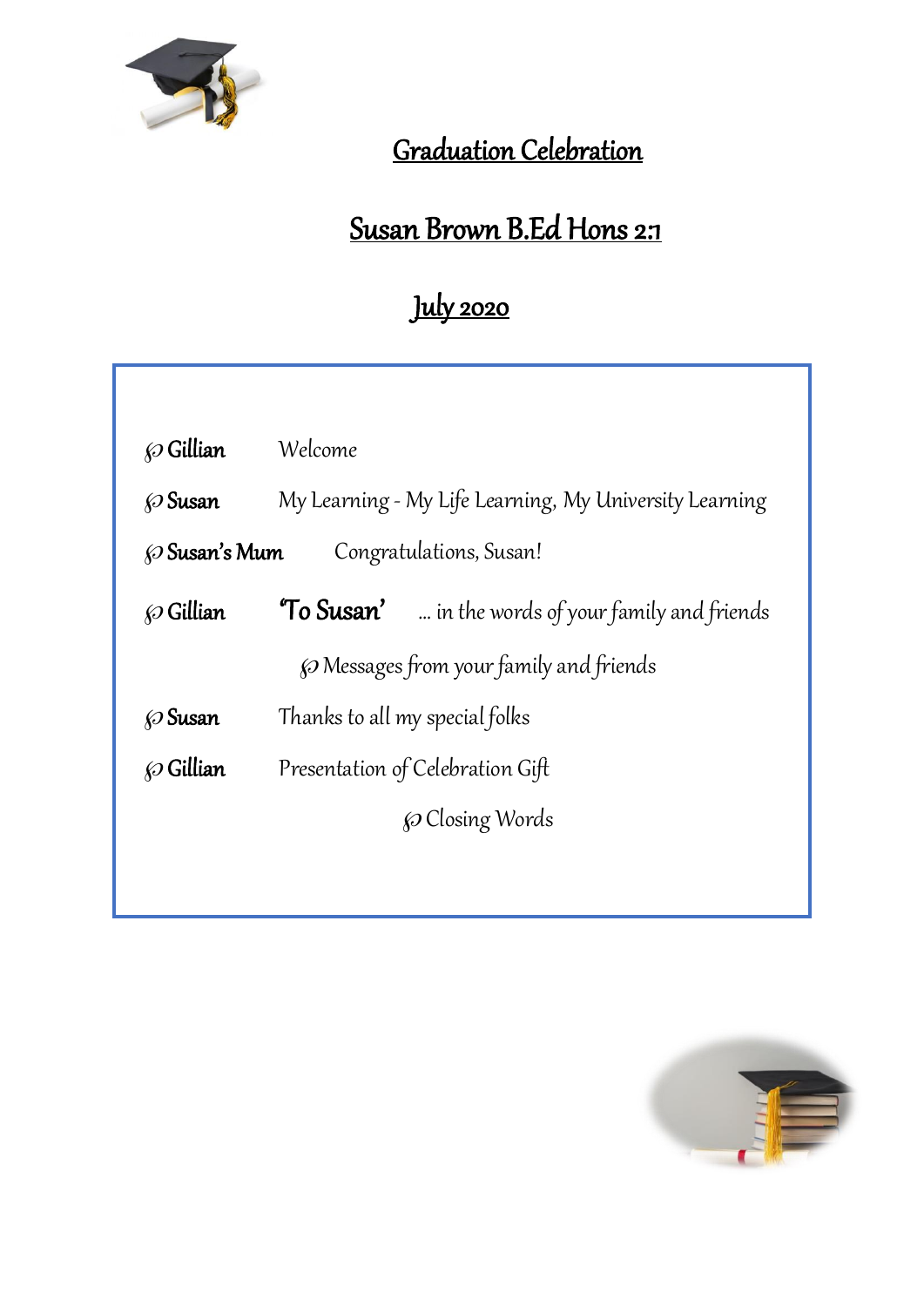#### **Introductory Music 'Best Day of My Life'**

**Gillian** *Welcome – 'A warm welcome to you all. We're here together to celebrate a very special occasion - after 4 years of hard work, Susan has been awarded a Batchelor of Education Degree, with Honours. She officially graduated on the 15th of July. Together, we will spend time with Susan at the centre of our hearts and give words and thoughts to her wonderful achievement.'*

Reading – e.g. 'Walking Away' by C. Day Lewis

'Children' by Khalil Gibran

'The Voice' by Shel Silverstein

**Susan** My Learning – *'I can't believe that my four years at University are over and I'm now ready to start work. I'm really proud of myself, I've worked so hard and now I have my Degree in Teaching Primary School Children, and a job at 'Kenmore Primary School'. So, what have I learned?*

*I learned that I will always have more to learn! And that's great! I learned to drive, to cook, to keep a flat clean and tidy (yes, Mum, really!). I learned who my best friends are, and when I need to be careful about making new friends. I learned how to play chess and volleyball, and I learned how to wake up when my alarm goes off (most times!).*

*At Uni, I learned all about child development, how to teach, how to be more patient, how to use a smartboard. I learned how to write reports and how to project my voice. I learned lots of new songs, including 'Baby Shark', and lots of new poems, including 'The Sair Finger'.*

*Most of all, I learned that I will always have more to learn.'* 

**Susan's Mum** *'Congratulations, Susan! We are all so proud of you – Your Dad, me, Paul and Daniel. We missed you so much when you left home to go to University. We missed your cheery smile, your chats and hugs, your untidy bedroom and the hours you spent in the loo! We loved when you came home with all your stories of halls, flats, friends, parties and the fun that you were having. I loved to hear stories of your placements in schools and how much you enjoyed being with the children there. And now you've graduated, you've got a job to go to and you'll be leaving us again, going to a new place and meeting new people. You've worked so hard, and you deserve this amazing Honours Degree – well done!*'

**Gillian** *Susan, as you know, we asked your family and friends to tell us why you are special to them. I have used their words, and here is your poem:*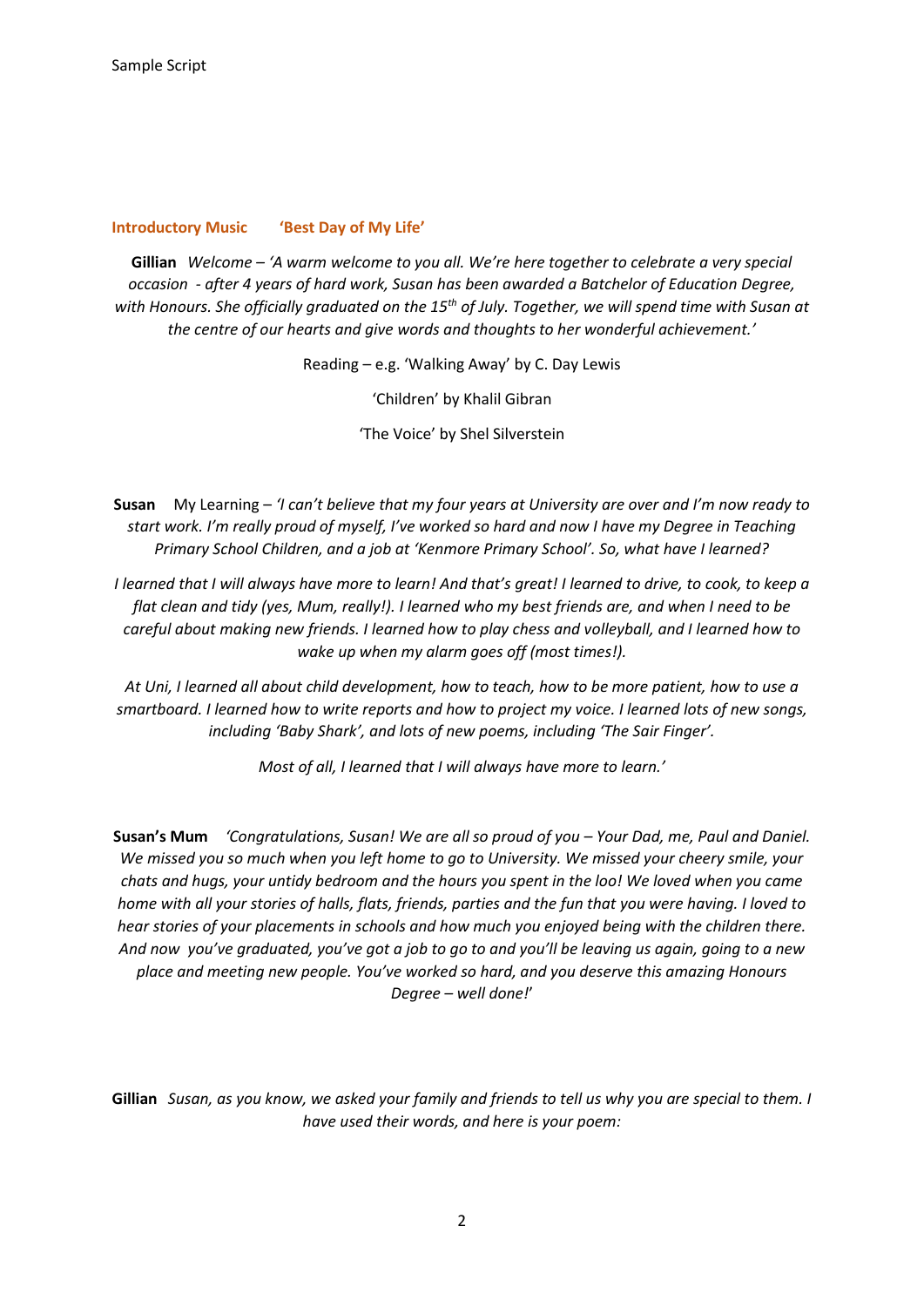#### *'To Susan'*

*The sunshine in your smile, Your true friendship and your caring, Your laughter and the joy that you bring. Your humour and your honesty, Your love of animals, your charm, And the fun that you bring. Your hard work and your kindness, Your perseverance and your quiet sense of justice, Your uniqueness and The love that you bring.*

*Susan, I have here some cards and messages from other members of your family and some of your friends:*

*From Gran and Grandad – so proud of you, our Susan. Congratulations! All the hard work paid off.*

*From Aunt Pat and Uncle David – Well Done, Susan. Fantastic achievement! We knew you could do it!*

*From Carol and Rhona – Congratulations, Susan. You're a star!*

*From Fiona, Craig, Gary and Alex – Well done, clever-clogs! Drinks are on you!*

*And now, Susan is going to say some 'thank yous' to her special folks.*

**Susan** *'Mum and Dad – you are always there for me, and you've helped me all the way through my time at Uni. I couldn't have done it without you and I'm so grateful for everything, from your shoulders to cry on, to your generous gifts. Paul and Daniel – I know you've missed me, and loved having me back home. You've enjoyed having more space in the house, more time in the loo and more of Mum and Dad's attention. It's been great sharing my stories with you, and thank you for putting up with my loud music! Gran and Grandad – I love you so much, and your support is always there. Thank you for the food parcels, especially the tablet! Fiona, Craig, Alex and Gary – you're the best friends anyone could have! Thank you for always being there, always ready to party and always ready to listen when I needed you. Thank you to all my family and friends, you are the very best and I love you all!'*